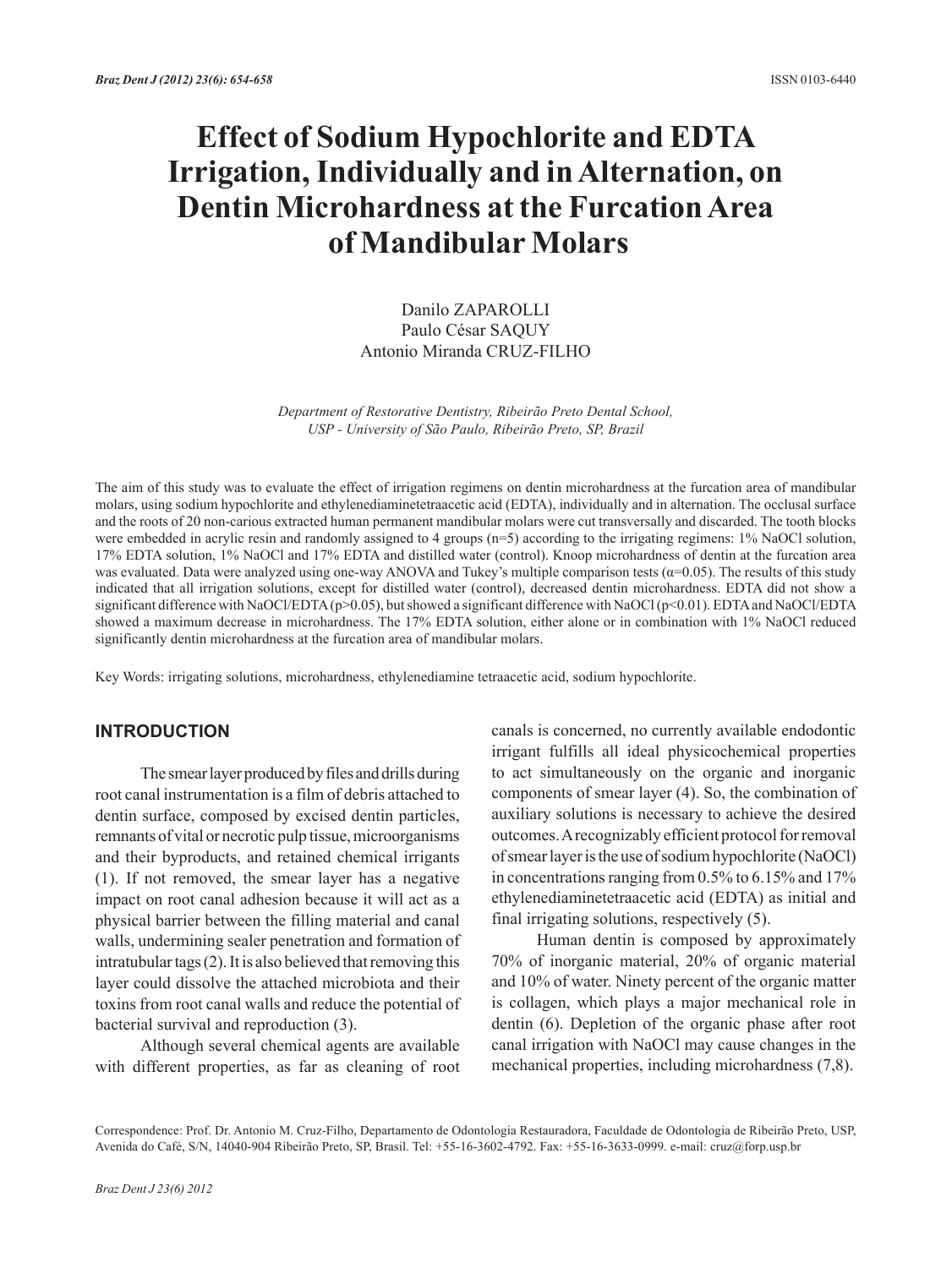However, endodontic irrigants may alter the physicochemical properties of dentin (3,9). NaOCl causes oxidation of the organic matrix and denaturation of collagen, changing the chemical structure of dentin and affecting its mechanical properties (10). Oliveira et al. (11) reported that 1% NaOCl decreased root dentin microhardness to depths up to 1,000  $\mu$ m from the canal lumen. EDTA demineralizes the inorganic components of dentin by chelating calcium ions, which reduces the microhardness (12). A previous study showed that 17% EDTA, either alone or in combination with a tensoactive cationic detergent (Cetavlon) caused a more significant reduction of root dentin microhardness than 10% citric acid (13). Cruz-Filho et al. (14) reported that the action of 17% EDTA in decreasing dentin microhardness can be observed within the first minute after application of this chelator and that dentin microhardness decreases as the contact time with the solution increases.

There is extensive scientific literature on the action of different chelating and demineralizing solutions on the microhardness of root dentin thirds and canal lumen (7,8,11-15). However, little is known about the action of the chelating agents on the microhardness of the furcation area of teeth. The aim of this study was to evaluate the effect of irrigation regimens on dentin microhardness at the furcation area of mandibular molars, using 1% NaOCl and 17% EDTA, individually and in alternation.

## **MATERIAL AND METHODS**

The research protocol was approved by the institutional Ethics Committee (Process #2010.1.1118.58.9). Twenty human mandibular molars from the institutional Human Tooth Bank were used in the study. Using a water-cooled double-faced diamond disc in a high-speed handpiece, the occlusal surface was removed to expose the pulp chamber and the mesial and distal roots were cut transversally approximately 5 mm below the cementoenamel junction and discarded, producing 20 tooth blocks. The pulp tissue remaining in the canal lumen was removed with a Hedströem file (Kerr UK, Peterborough, UK). The canal apical opening was sealed with light-cured composite resin and the access to the pulp chamber was left open. The tooth blocks were stored in sterile saline at 4°C for 24 h and thereafter embedded in self-curing, fast setting acrylic resin, except for the occlusal side. The tooth/ acrylic resin block sets were distributed into 4 groups of 5 specimens each, according to the irrigation regimens: 1% NaOCl, 17% EDTA, 1% NaOCl + 17% EDTA and distilled water (control). A standardized volume of 0.5 mL of each irrigating solution was delivered directly to pulp chamber using an automated micropipette. After 10 min, the pulp chamber was copiously rinsed with 10 mL of distilled water to remove any residues of the tested solution. In the group where both chemical irrigants were used, 0.5 mL of 1% NaOCl was delivered for 10 min, followed by aspiration, delivery of 0.5 mL of 17% EDTA for 10 min and final flush with 10 mL of distilled water. After the treatments, the tooth/acrylic resin block sets were bisected longitudinally in a mesiodistal direction in a high-precision cutting machine (Struers; Minitom, Copenhagen, Denmark) and the halves considered the most representative of the furcation area were selected. The specimens were ground wet with 400-, 500- and 600-grit silicon carbide papers and polished with felt discs (Diamond; FGM, Joinvile, SC, Brazil) embedded in aluminum oxide paste (Alpha micropolish LC; Union Carbide Corp., Houston, TX, USA) at low speed. The specimens were washed in running water for 4 h, dried with gauze and examined at ×40 magnification to confirm their smoothness. These procedures are necessary because measurement of microhardness is only possible on smooth dentin surface. The indentations are not visible on non-polished surfaces.

The furcation area to be examined (F) was delimited with a #15 scalpel blade by tracing two orthogonal lines, which started from a point (C) located on the outer surface of the root in the most concave portion of the furcation, extending up to the pulp chamber floor, towards the entrance of mesial and distal canals (Fig. 1A). Dentin microhardness was measured in this region with a Knoop indenter (Shimadzu HMV-2000; Shimadzu Corporation, Kyoto, Japan) under 10



Figure 1. A: Delimited furcation area, showing the analyzed region (F), maximum concavity point of the furcation area (C), composite resin restoration (CR). B: Indentation scheme on the furcation area.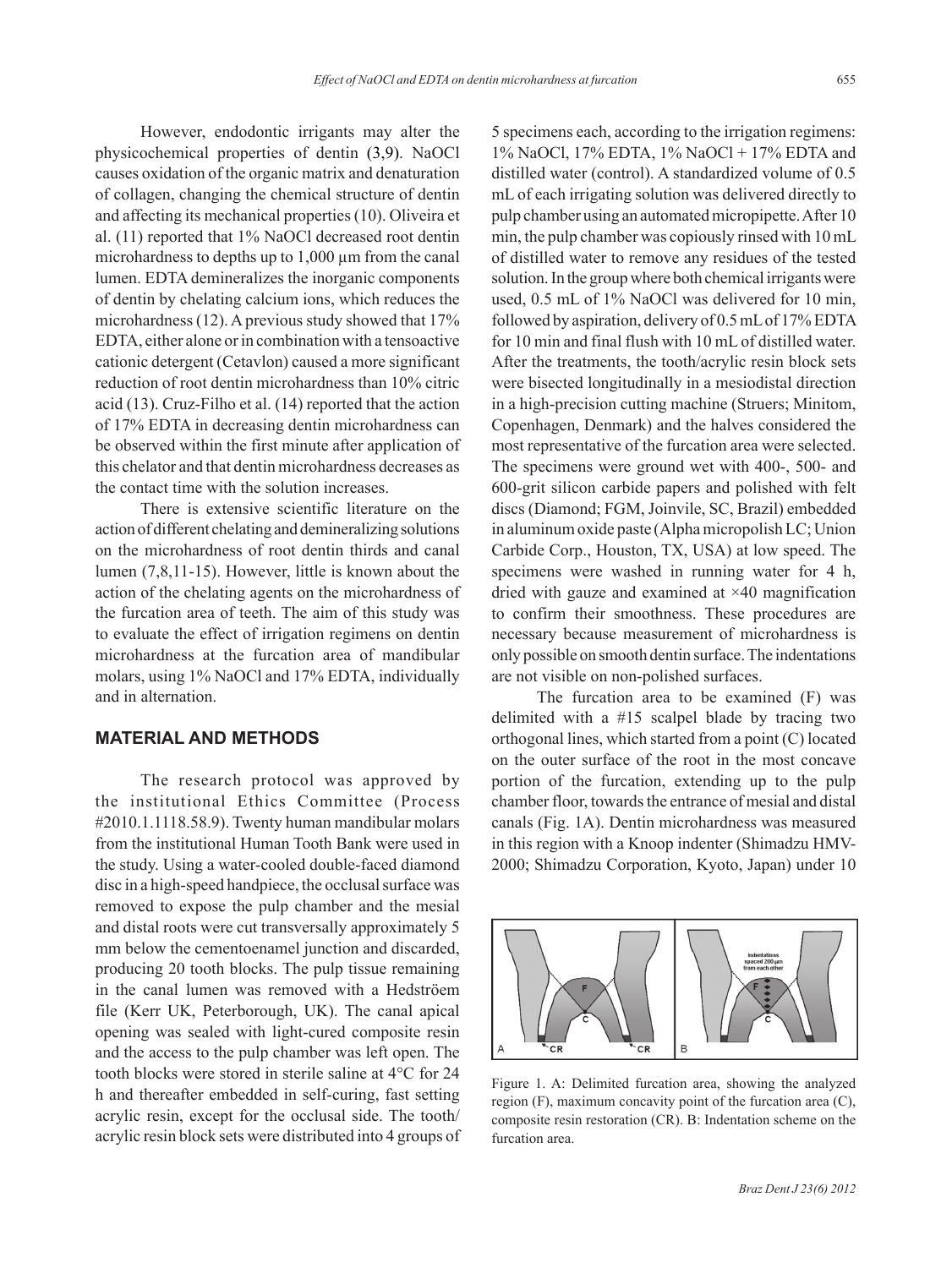g load and 15 s dwell time. Five indentations spaced 200 µm from each other were made in each specimen, following a direction parallel to the bisecting line between the orthogonal lines, starting from the pulp chamber floor towards the point "C" (Fig. 1B). The representative dentin microhardness value for each specimen was obtained as the average of the results for the five indentations. Data were analyzed statistically by one-way ANOVA and Tukey's multiple-comparison test using GraphPad InStat, v.3, software (GraphPad Software Inc., San Diego, CA, USA). A significance level of 5% was set for all analyses.

## **RESULTS**

The Knoop microhardness values (mean  $\pm$  SD) for the irrigating regimens are summarized in Table 1. Statistically significant difference was detected among the irrigating solutions ( $p<0.0001$ ). The results showed that all irrigating solutions, except for distilled water (control), decreased dentin microhardness.

EDTA differed significantly  $(p<0.01)$  from NaOCl and distilled water, but did not show a significant difference (p>0.05) from NaOCl/EDTA. NaOCl showed a significant difference  $(p<0.01)$  from distilled water. EDTA alone or in combination with NaOCl had the greatest overall effect on dentin microhardness, causing a sharper decrease compared with the other solutions (p<0.01), but without statistically significant difference between them  $(p>0.05)$ .

#### **DISCUSSION**

NaOCl has been systematically used as an endodontic irrigant for the chemomechanical preparation of root canals because of its excellent antimicrobial action, capacity of dissolving organic tissue remnants and improving the action of instruments and drills

Table 1. Knoop microhardness values (mean  $\pm$  SD) of root canal dentin after the irrigating regimens.

| Mean $\pm$ SD          |
|------------------------|
| $38.5 \pm 1.4^{\circ}$ |
| $48.3 \pm 2.4^{\circ}$ |
| $37.7 \pm 1.7^{\circ}$ |
| 67.4 $\pm$ 3.4°        |
|                        |

Different letters indicate statistically significant difference (p<0.05).

by lubricating the dentin canal walls. Final irrigation with 17% EDTA for 2 min has been recommended for removal of smear layer from root canal walls, especially at the cervical and middle thirds (12). Therefore, in the present study, 1% NaOCl and 17% EDTA were used individually and in alternation to evaluate the effect of these irrigating regimens on dentin microhardness at the furcation area. Microhardness determination can provide indirect evidence of mineral loss or gain in the dental hard tissues (16). Knoop indenter microhardness test has been used in previous studies to measure dentin microhardness and the suitability and practicality of this test for evaluating surface changes of dental hard tissues treated with chemical agents has been demonstrated  $(7,12)$ .

In the present study, 1% NaOCl reduced significantly dentin microhardness at the furcation area when compared with distilled water (control group). Kinney et al. (6) suggested that the decrease in hardness is caused by a decrease in stiffness of intertubular dentin matrix caused by heterogeneous distribution of the mineral phase within the collagen matrix. Slutzky-Goldberg et al. (8) found that root canal irrigation with 2.5% and 6% NaOCl reduced dentin microhardness at a depth of 500 μm from the canal lumen. According to those authors, both the concentration and the irrigation period affect the action of NaOCl in reducing microhardness. Oliveira et al. (11) stated that the use of 1% NaOCl for 15 min was sufficient to reduce dentin microhardness at depths up to 1,000 µm from the canal lumen.

Irrigation with 1% NaOCl alternating with 17% EDTA resulted in a more accentuated decrease in microhardness and significantly different from that observed with NaOCl alone  $(p<0.01)$ . The demineralizing effect of EDTA with consequent decrease of microhardness has been extensively demonstrated (5,12-14). The chelating action of EDTA solution induces an adverse softening potential on the calcified components of dentin and consequently a reduction in the microhardness was expected. Also, the dissolving action of NaOCl on the organic collagen components of dentin explains how the alternated irrigation with these solutions affects the hardness of dentin (6). The combination of NaOCl and EDTA at a 1:1 ratio increases the effect of the chelating agent. The combination of these solutions increases the pH, producing an alkaline environment in which EDTA has higher affinity for calcium ions (17). Saleh and Ettman (7) reported similar results to those of the present study as they found that the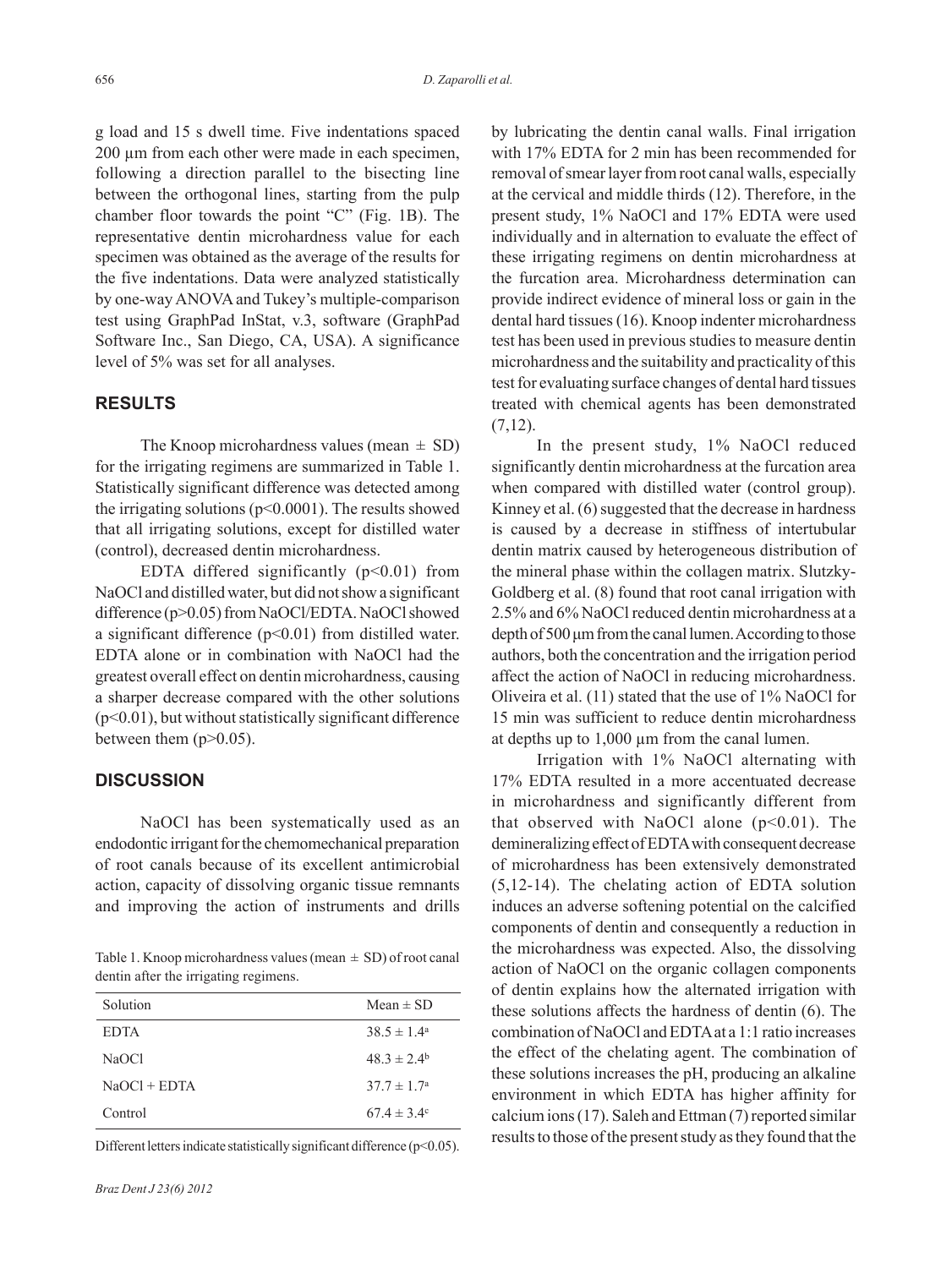use of 5% NaOCl alternated with 17% EDTA reduced

significantly root dentin microhardness. However, it has also been reported that the combination of NaOCl and EDTA can potentialize the erosion of the dentin walls when the smear layer is removed (18).

Reduced dentin microhardness could be beneficial under clinical conditions as it would allow rapid preparation and negotiation of tight root canals. However, the degree of softening and demineralization will affect the physicochemical properties of this heterogenic structure (6). Previous studies have shown that some procedures such as removal of dental tissue during instrumentation (19), canal space preparation to receive intraradicular retainers (20) and use of chemical substances (21) may increase the susceptibility to vertical root fracture. Kruzic and Ritchie (22) reported that the destruction of the collagen matrix in dental hard mineralized tissues results in a less tough, more brittle substrate that might precipitate fatigue crack propagation during cyclic stresses. The combined action of NaOCl and EDTA causing changes on collagen matrix and demineralization of root dentin with consequent exposure of collagen, respectively, results in a decrease of dentin microhardness, as observed in the present study. This effect probably contributes to increase the incidence of fractures and/or cracks. Rajassingham et al. (23) verified that alternate irrigation with 5% NaOCl and 17% EDTA resulted in increases of tooth surface strain. Those authors explain that the alternate irrigation with 5% NaOCl and 17% EDTA probably allows the alternate depletion of organic and inorganic material, with a greater accumulative depth of effect on dentine and therefore tooth surface strain. They also emphasize that the increase in strain, although significant, does not yet indicate whether it is sufficient to result in increased risk of tooth fracture due to fatigue.

It should be stressed that some factors, such as dentin permeability may favor or decrease the action of irrigating solutions. Pécora et al. (24) pointed out that when the pulp chamber floor consists of primary dentin and regular secondary dentin, the penetration of ions is more uniform than in the presence of reparative dentin. Due to the fact that the reparative dentin appears more amorphous, less tubular and less regular than primary dentin, the passage of fluids is hindered, since the reduction in the number of available dentinal tubules leaves this dentin without its principal path of penetration. Mjör (25) reports that the irregular secondary dentin forms more on the floor and the roof of the pulp chamber than on the lateral walls, while the regular (or physiological) secondary dentin forms during the entire life of a tooth as a response to physiological stimuli. In this way, it is quite possible that the dentin of the furcation area in adult patients is less affected by the mechanical alterations produced by the solutions.

From the results of the present study, it may be concluded that 17% EDTA, alone or in combination with 1% NaOCl reduced significantly dentin microhardness at the furcation area in mandibular molars. Therefore, care should be taken during chemomechanical preparation of these teeth, especially those with weakened furcation area. More questions need to be answered as to the extent to which these chemical alterations may affect the compressive strength and fracture strength of dentin at the furcation area.

## **RESUMO**

A proposta desse estudo foi avaliar o efeito do NaOCl 1% e do ácido etilenodiaminotetracético 17% (EDTA), de forma isolada e alternada, sobre a microdureza dentinária da região da furca de molares inferiores. A superfície oclusal e as raízes de vinte molares inferiores, recém extraídos, foram cortadas transversalmente e descartadas. Os espécimes foram distribuídos em 4 grupos (n=5) de acordo com a solução irrigante utilizada. As soluções empregadas foram EDTA 17% (I), NaOCl 1% (II), NaOCl 1% e EDTA 17% (III), e água destilada (IV) (controle). Os dentes foram incluídos em blocos de resina acrílica e cortados transversalmente. A hemi-secção que melhor representou a furca dental foi lixada e polida para a avaliação da microdureza Knoop. As medidas obtidas foram analisadas utilizando-se teste ANOVA seguido do teste de comparação múltipla de Tukey (α=0,05). Os resultados desse estudo mostraram que todas as soluções, exceto o grupo controle, diminuíram a microdureza dentinária. O EDTA não apresentou diferença estatística significante em relação ao NaOCl/EDTA (p>0,05), mas foi diferente do NaOCl (p<0,01). Os grupos do EDTA e NaOCl/EDTA mostraram a maior redução da microdureza. A solução de EDTA 17%, associada ou não ao NaOCl 1% reduz, significantemente, a microdureza dentinária da furca de molares inferiores.

# **ACKNOWLEDGEMENTS**

This study was supported by FAPESP (Grant# 2010/12345-4).

## **REFERENCES**

- 1. Kokkas AB, Boutsioukis AC, Vassiliadis LP, Stavrianos CK. The influence of the smear layer on dentinl tubule penetration depth by three different root canal sealers: an *in vitro* study. J Endod 2004;30:100-102.
- 2. Alfredo E, Silva SRC, Ozório JEV, Sousa-Neto MD, Brugnera-Júnior A, Silva-Sousa YTC. Bond strength of AH Plus and Epiphany sealers on root dentine irradiated with 980 nm diode